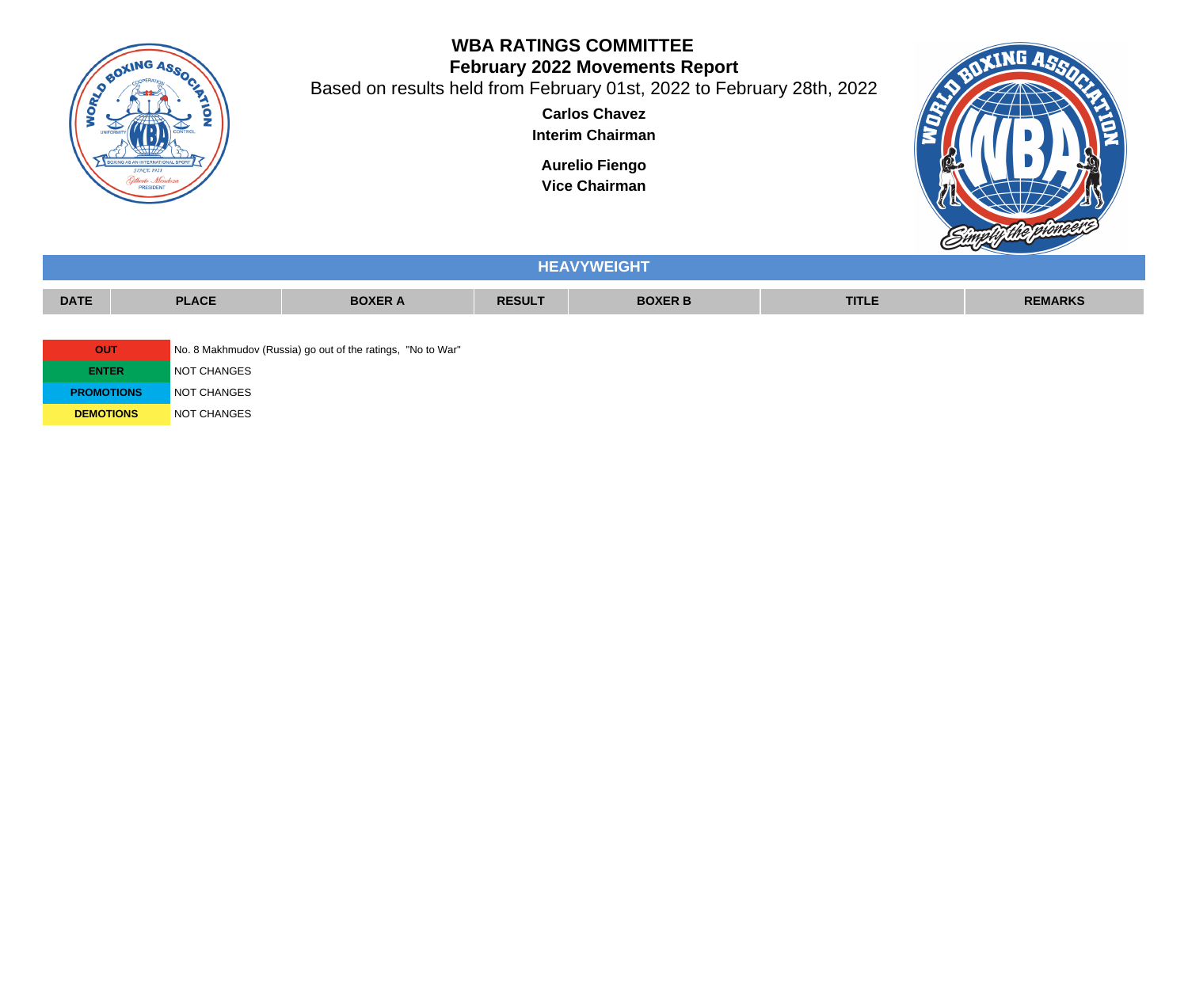| <b>CRUISERWEIGHT</b> |              |                                                                                                                  |               |                |              |                |  |  |  |  |
|----------------------|--------------|------------------------------------------------------------------------------------------------------------------|---------------|----------------|--------------|----------------|--|--|--|--|
| <b>DATE</b>          | <b>PLACE</b> | <b>BOXER A</b>                                                                                                   | <b>RESULT</b> | <b>BOXER B</b> | <b>TITLE</b> | <b>REMARKS</b> |  |  |  |  |
|                      |              |                                                                                                                  |               |                |              |                |  |  |  |  |
| <b>OUT</b>           |              | No. 9 Gevor goes out of the ratings because he will fight for a WBC Silver title.                                |               |                |              |                |  |  |  |  |
|                      |              | No. 14 Tishchenko (Russia) goes out of the ratings. No to War                                                    |               |                |              |                |  |  |  |  |
| <b>ENTER</b>         |              | Johnnie Langston, WBA-NABA Champion, enters at position No.15                                                    |               |                |              |                |  |  |  |  |
| <b>PROMOTIONS</b>    |              | No. 10 Perez, No. 11 Press, No. 12 Musadilov, No. 13 Uldedaj No. 14 Cinkara go up one position due Gevor removal |               |                |              |                |  |  |  |  |
| <b>DEMOTIONS</b>     | NOT CHANGES  |                                                                                                                  |               |                |              |                |  |  |  |  |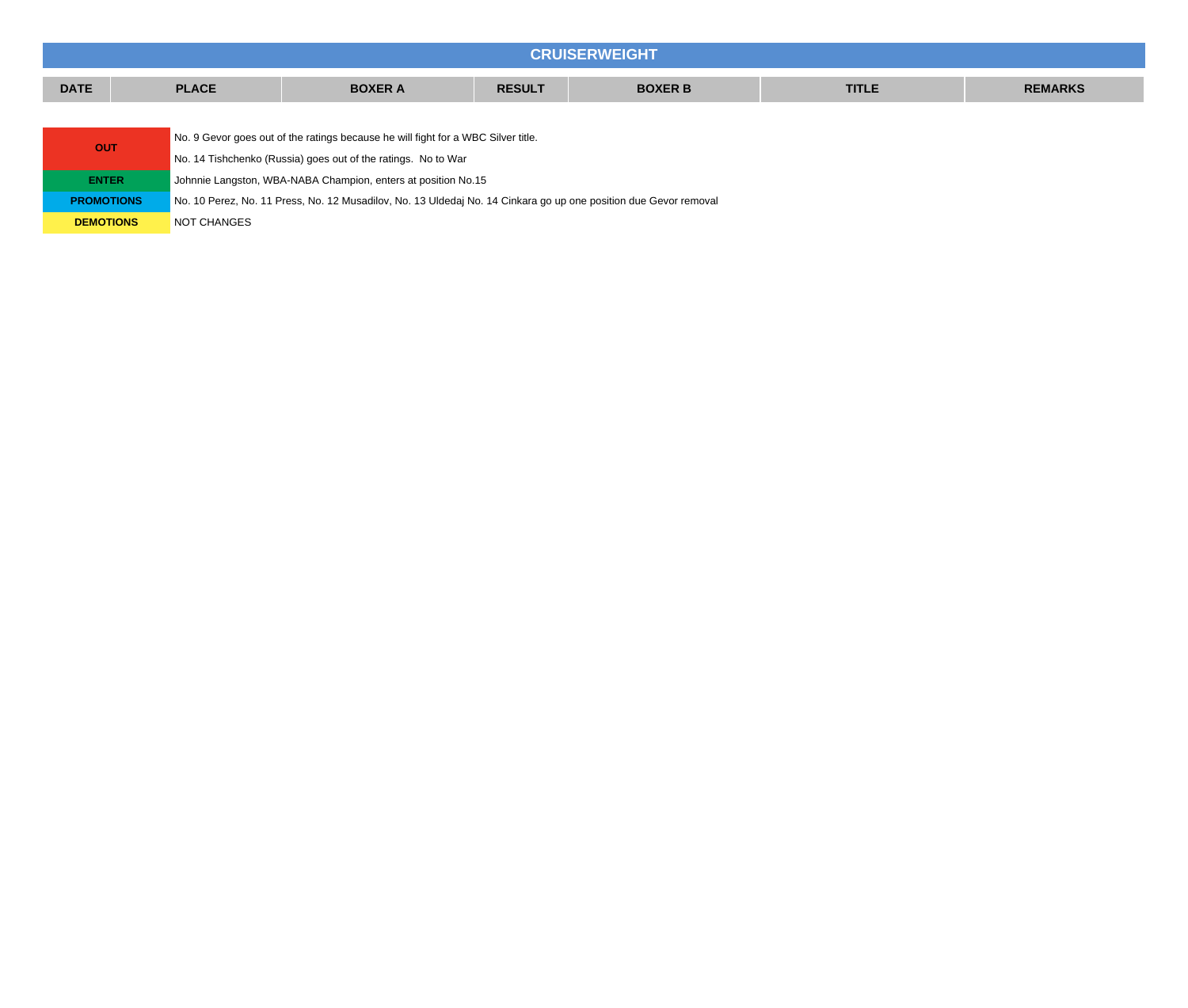|                                                                          |                                  |                |               | <b>LIGHT HEAVYWEIGHT</b> |              |                |
|--------------------------------------------------------------------------|----------------------------------|----------------|---------------|--------------------------|--------------|----------------|
| <b>DATE</b>                                                              | <b>PLACE</b>                     | <b>BOXER A</b> | <b>RESULT</b> | <b>BOXER B</b>           | <b>TITLE</b> | <b>REMARKS</b> |
|                                                                          |                                  |                |               |                          |              |                |
| <b>OUT</b><br>No. 13 Salamov (Russia) goes out of the ratings. No to war |                                  |                |               |                          |              |                |
| NOT CHANGES<br><b>ENTER</b>                                              |                                  |                |               |                          |              |                |
|                                                                          | NOT CHANGES<br><b>PROMOTIONS</b> |                |               |                          |              |                |

**DEMOTIONS** NOT CHANGES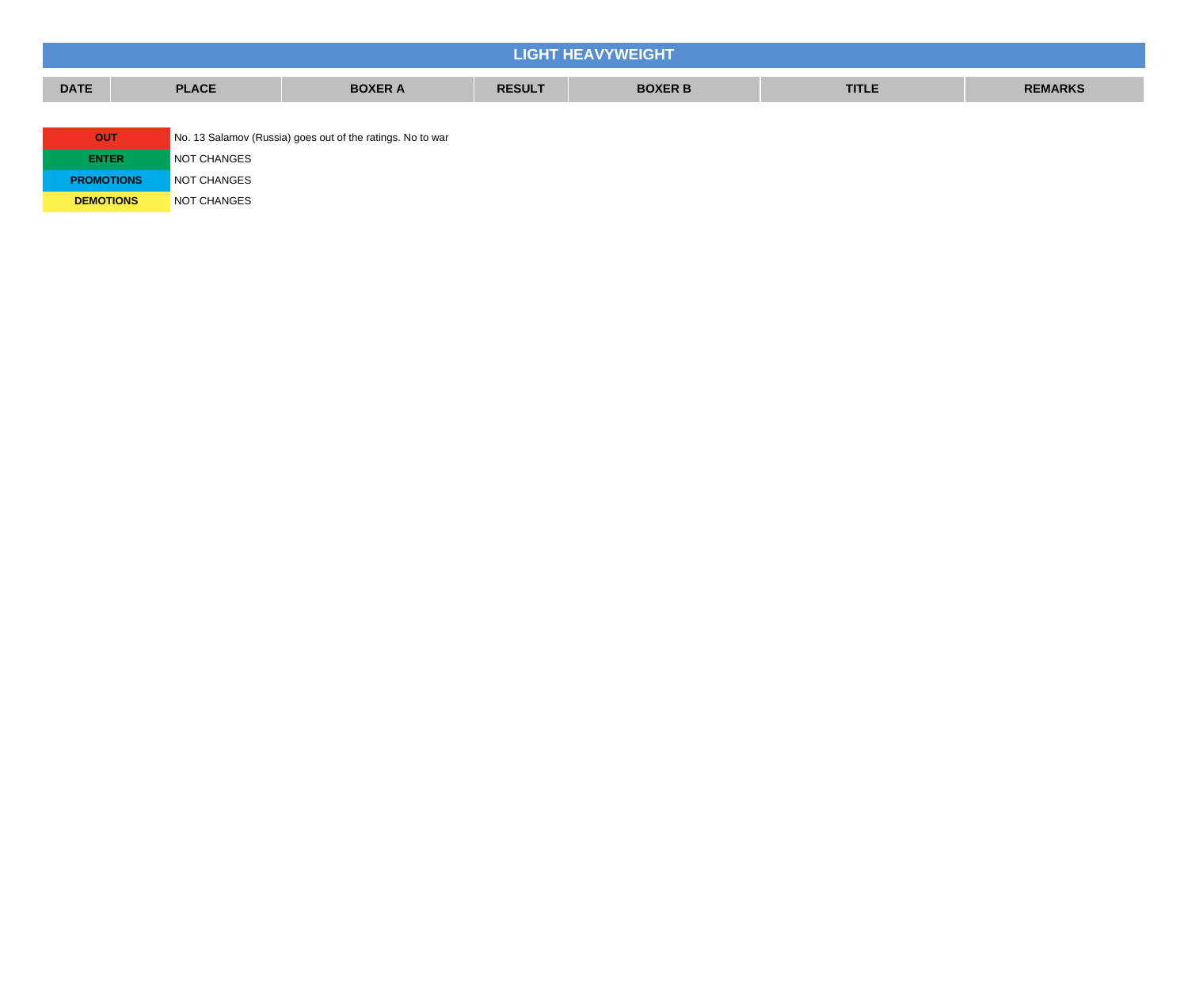|                   | <b>SUPER MIDDLEWEIGHT</b>                                |                                                                                   |               |                       |                                    |                                                                                        |  |
|-------------------|----------------------------------------------------------|-----------------------------------------------------------------------------------|---------------|-----------------------|------------------------------------|----------------------------------------------------------------------------------------|--|
| <b>DATE</b>       | <b>PLACE</b>                                             | <b>BOXER A</b>                                                                    | <b>RESULT</b> | <b>BOXER B</b>        | <b>TITLE</b>                       | <b>REMARKS</b>                                                                         |  |
| 02-12-2022        | <b>LONDON</b>                                            | <b>JOHN RYDER</b>                                                                 | <b>WSD 12</b> | DANIEL JACOBS         | <b>WBA ELIMINATORY</b><br>NO TITLE | MARCUS MCDONNELL 115 - 113<br>JEAN ROBERT LAINE 113 - 115<br>MIKE FITZGERALD 113 - 115 |  |
| 11-13-2021        | ANAHEIM                                                  | <b>JAIME MUNGUIA</b>                                                              | <b>WUD 12</b> | <b>GABRIEL ROSADO</b> | WBO INTER-CONTINENTAL              | RAUL CAIZ SR<br>MAX DE LUCA<br>ZACHARY YOUNG                                           |  |
|                   |                                                          | No. 2 Chudinov (Russia) goes out of the ratings. No to war                        |               |                       |                                    |                                                                                        |  |
| <b>OUT</b>        |                                                          | No. 10 Jacobs goes out of the ratings because he lost to Ryder                    |               |                       |                                    |                                                                                        |  |
|                   |                                                          | No. 15 Rosado goes out of the ratings because he lost vs. Munguia for a WBO title |               |                       |                                    |                                                                                        |  |
| <b>ENTER</b>      |                                                          | Kalvin Henderson, record 15-1-1, 11 Kos enters at position No. 10                 |               |                       |                                    |                                                                                        |  |
|                   | No.10 Sims jr goes up one position due to Jacobs removal |                                                                                   |               |                       |                                    |                                                                                        |  |
| <b>PROMOTIONS</b> |                                                          | No.4 Ryder goes up to position No.3 because he defeated Jacobs                    |               |                       |                                    |                                                                                        |  |
| <b>DEMOTIONS</b>  |                                                          | No.3 Plant goes down one position due to Ryder promotion.                         |               |                       |                                    |                                                                                        |  |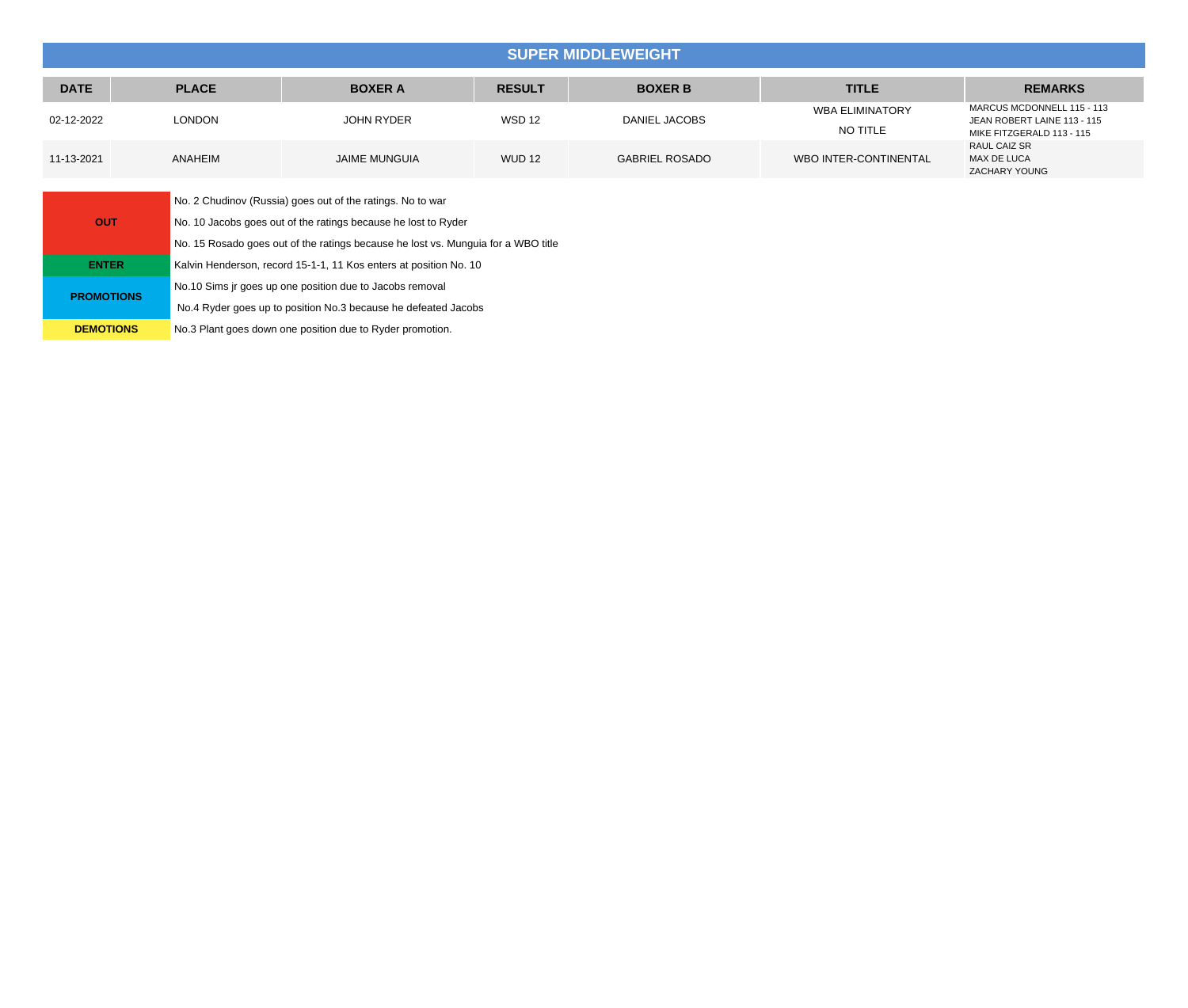## **MIDDLEWEIGHT**

| <b>DATE</b> | <b>PLACE</b>                        | <b>BOXER A</b>    | <b>RESULT</b> | <b>BOXER B</b>      | <b>TITLE</b>        | <b>REMARKS</b>                                                   |
|-------------|-------------------------------------|-------------------|---------------|---------------------|---------------------|------------------------------------------------------------------|
|             | 02-12-2022 ALEXANDRA PALACE, MUSWEL | <b>FELIX CASH</b> | <b>WUD 10</b> | MAGOMED MADIEV      | NO TITLE            | YURY KOPTSEV<br>JOHN LATHAM<br>ROBERT TAPPER                     |
| 02-11-2022  | YORK HALL, BETHNAL GREEN            | DANNY DIGNUM      | WTKO 6        | <b>GRANT DENNIS</b> | <b>WBO EUROPEAN</b> | PHIL EDWARDS<br><b>MARCUS MCDONNELL</b><br><b>TERRY O'CONNOR</b> |

|                   | No. 3 Madiev go out of the ratings because he lost to Felix Cash                |  |  |  |
|-------------------|---------------------------------------------------------------------------------|--|--|--|
| <b>OUT</b>        | No. 11 Vesialou (Russia) go out of the ratings. Not Rated -No War               |  |  |  |
|                   | No. 15 Dignum goes out of the ratings because he won another organization title |  |  |  |
| <b>ENTER</b>      | Felix Cash (record 15-0-0, 10 Kos) enters at position No. 15                    |  |  |  |
|                   | No.7 Zerafa goes up Nº 5 due to Maiden removal                                  |  |  |  |
| <b>PROMOTIONS</b> | No.8 Alimkhanuly goes up one position Madiev removal                            |  |  |  |
|                   | No. 4 Martinez and No.5 Muratov go up one position due to Maiden removal        |  |  |  |
| <b>DEMOTIONS</b>  | <b>NOT CHANGES</b>                                                              |  |  |  |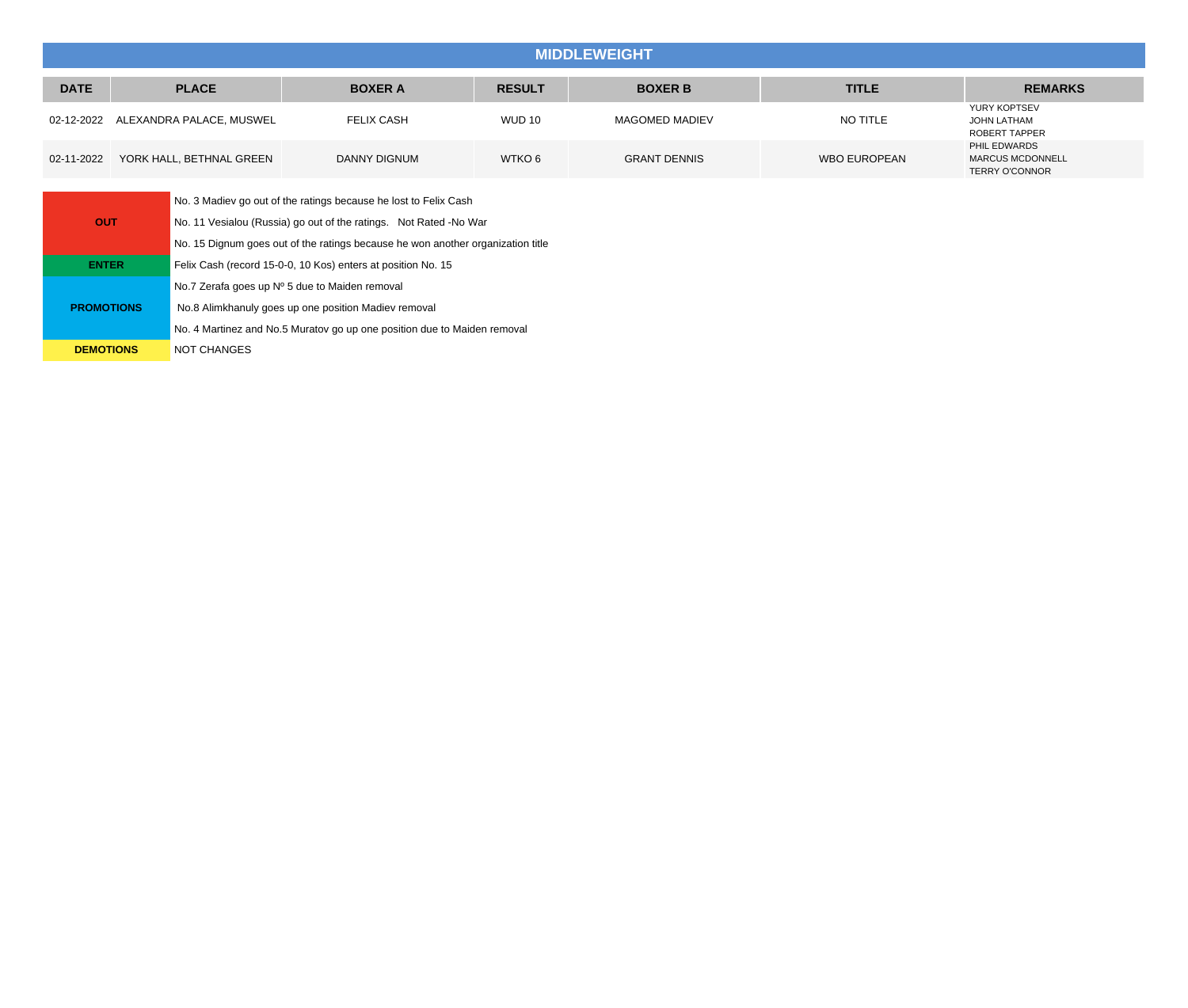## **SUPER WELTERWEIGHT DATE PLACE BOXER A RESULT BOXER B TITLE REMARKS** 12-05-2021 STAPLES CENTER, LOS ANGE SEBASTIAN FUNDORA WUD 12 SERGIO GARCIA NO TITLE TOM CARUSONE LOU MORET ALEJANDRO ROCHIN **OUT** No. 6 Kurbanov goes out of the ratings because he will fight WBO title No. 9 Garcia go out of the ratings because he lost to a non rated **ENTER** Kieron Conway entars at position No.9 Charles Conwell entars at position No.10 No.7 Ganbarov, No.8 Adames go up one position due to Kurbanov removal

**PROMOTIONS** No.10 Gonzalez goes up two positions due to Kurbanov removal

**DEMOTIONS** NOT CHANGES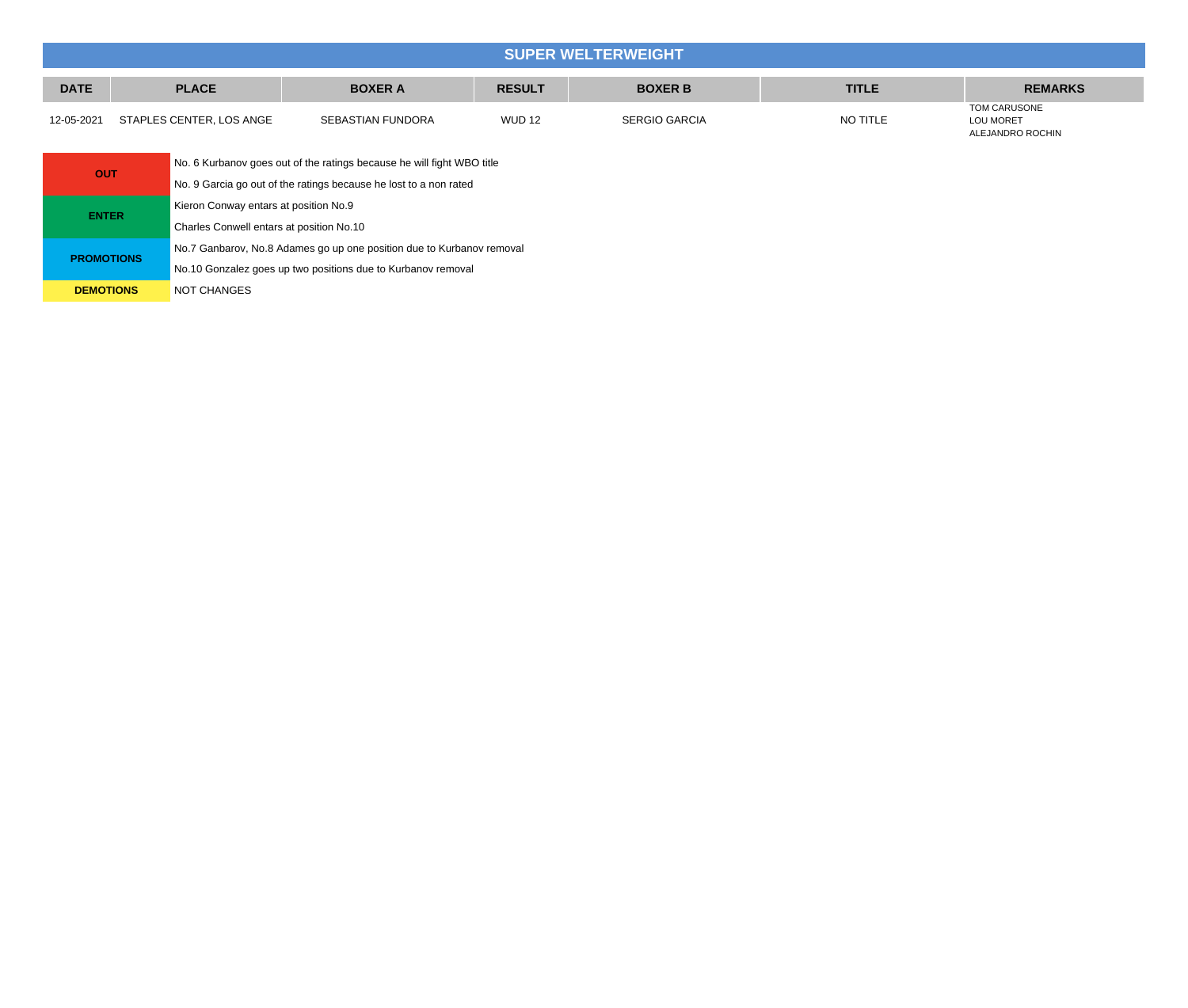|                   | <b>WELTERWEIGHT</b>                                                                     |                                                                                               |               |                |              |                                                             |  |  |  |  |
|-------------------|-----------------------------------------------------------------------------------------|-----------------------------------------------------------------------------------------------|---------------|----------------|--------------|-------------------------------------------------------------|--|--|--|--|
| <b>DATE</b>       | <b>PLACE</b>                                                                            | <b>BOXER A</b>                                                                                | <b>RESULT</b> | <b>BOXER B</b> | <b>TITLE</b> | <b>REMARKS</b>                                              |  |  |  |  |
| 02-05-2022        | <b>LAS VEGAS</b>                                                                        | <b>LUCAS SANTAMARIA</b>                                                                       | <b>WUD 10</b> | ABEL RAMOS     | NO TITLE     | LISA GIAMPA<br>PATRICIA MORSE JARMAN<br><b>DAVE MORETTI</b> |  |  |  |  |
|                   | No. 4 Abel Ramos goes out of the ratings because he lost against a Not Rated contender. |                                                                                               |               |                |              |                                                             |  |  |  |  |
| <b>OUT</b>        |                                                                                         | No. 12 Avanesyan goes out of the ratings. No to war                                           |               |                |              |                                                             |  |  |  |  |
|                   |                                                                                         | No. 15 Messaoud go out of the ratings due to inactivity.                                      |               |                |              |                                                             |  |  |  |  |
| <b>ENTER</b>      |                                                                                         | Keith Thurman enters at position No.4 due he defeated Mario Barrios                           |               |                |              |                                                             |  |  |  |  |
|                   |                                                                                         | Thulani Mbenge enters at position No.15 due to won WBA-PANAF title and record 18-0-1 (14 KOs) |               |                |              |                                                             |  |  |  |  |
| <b>PROMOTIONS</b> |                                                                                         | No.9 James, No.10 Shelestyuk, No.11 Ramos, go up one position due to Barrios demotion.        |               |                |              |                                                             |  |  |  |  |
|                   |                                                                                         | No.13 Palmetta goes up to position No.11 due to Barrios demotion and Avanesyan removal        |               |                |              |                                                             |  |  |  |  |
| <b>DEMOTIONS</b>  |                                                                                         | No.8 Barrios goes down to position No.13 because he lost vs. Thurman                          |               |                |              |                                                             |  |  |  |  |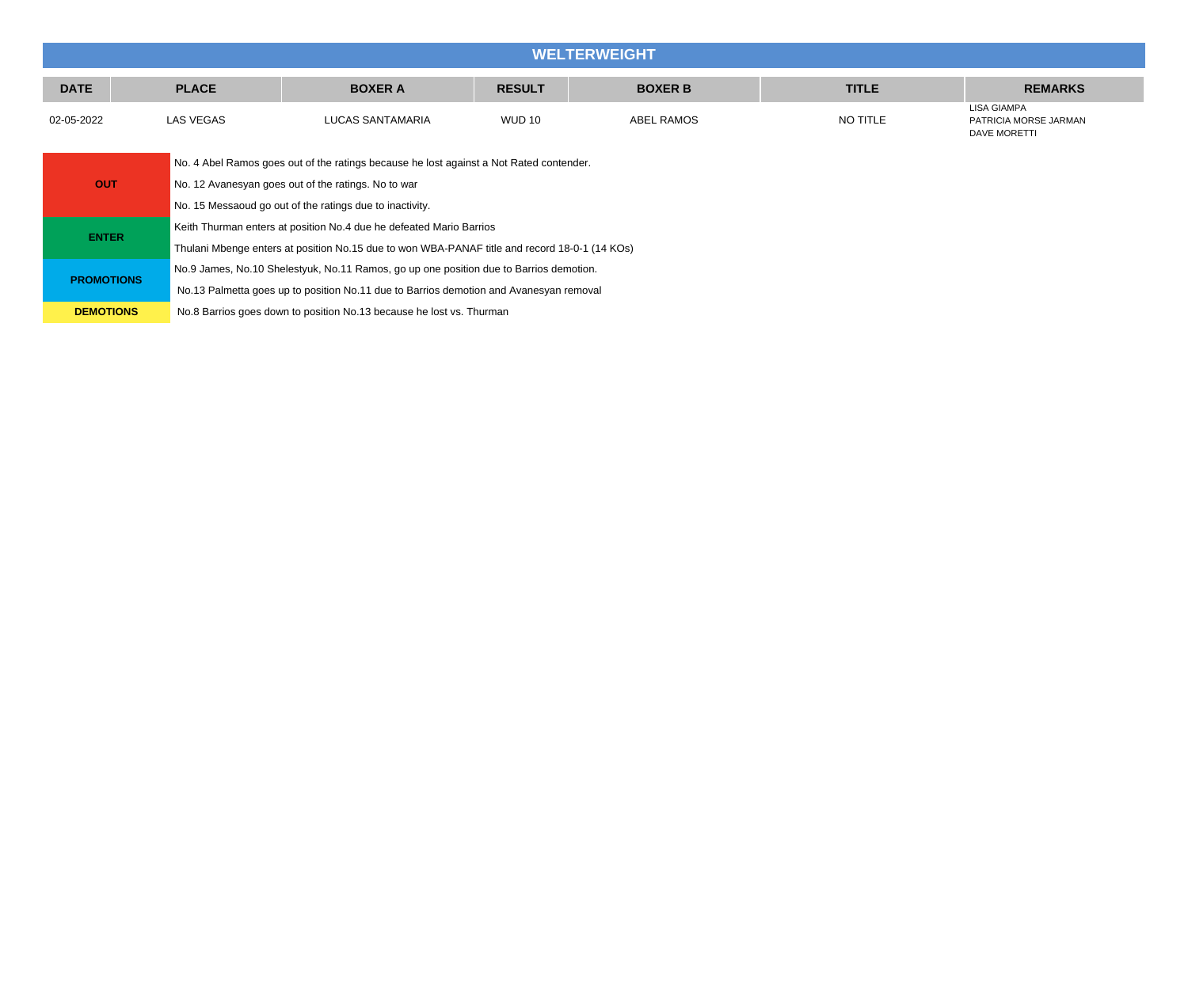## **SUPER LIGHTWEIGHT**

| <b>DATE</b> | <b>PLACE</b>      | <b>BOXER A</b>               | <b>RESULT</b>    | <b>BOXER B</b>        | <b>TITLE</b>             | <b>REMARKS</b>                                             |
|-------------|-------------------|------------------------------|------------------|-----------------------|--------------------------|------------------------------------------------------------|
| 12-17-2021  | <b>JALISCO</b>    | <b>FRANCISCO MERCADO</b>     | WUD <sub>7</sub> | FABIAN ANDRES MAIDANA | NO TITLE                 |                                                            |
| 02-26-2022  | LAS VEGAS, NEVADA | <b>GARY ANTUANNE RUSSELL</b> | WTKO 10          | <b>VIKTOR POSTOL</b>  | WBA CONTINENTAL AMERICAS | TIM CHEATHAM<br><b>GLENN FELDMAN</b><br><b>LISA GIAMPA</b> |

| <b>OUT</b>        | No. 12 Maidana goes out of the ratings because he lost to a non rated boxer                               |
|-------------------|-----------------------------------------------------------------------------------------------------------|
| <b>ENTER</b>      | Gary Antuanne Russell enters at position No. 9, because he is the new WBA Continental Americas            |
| <b>PROMOTIONS</b> | NOT CHANGES                                                                                               |
| <b>DEMOTIONS</b>  | No. 9 Catterall, No.10 Ergashev, No.11 McKenna go down one position due to Gary Antuanne Russell entrance |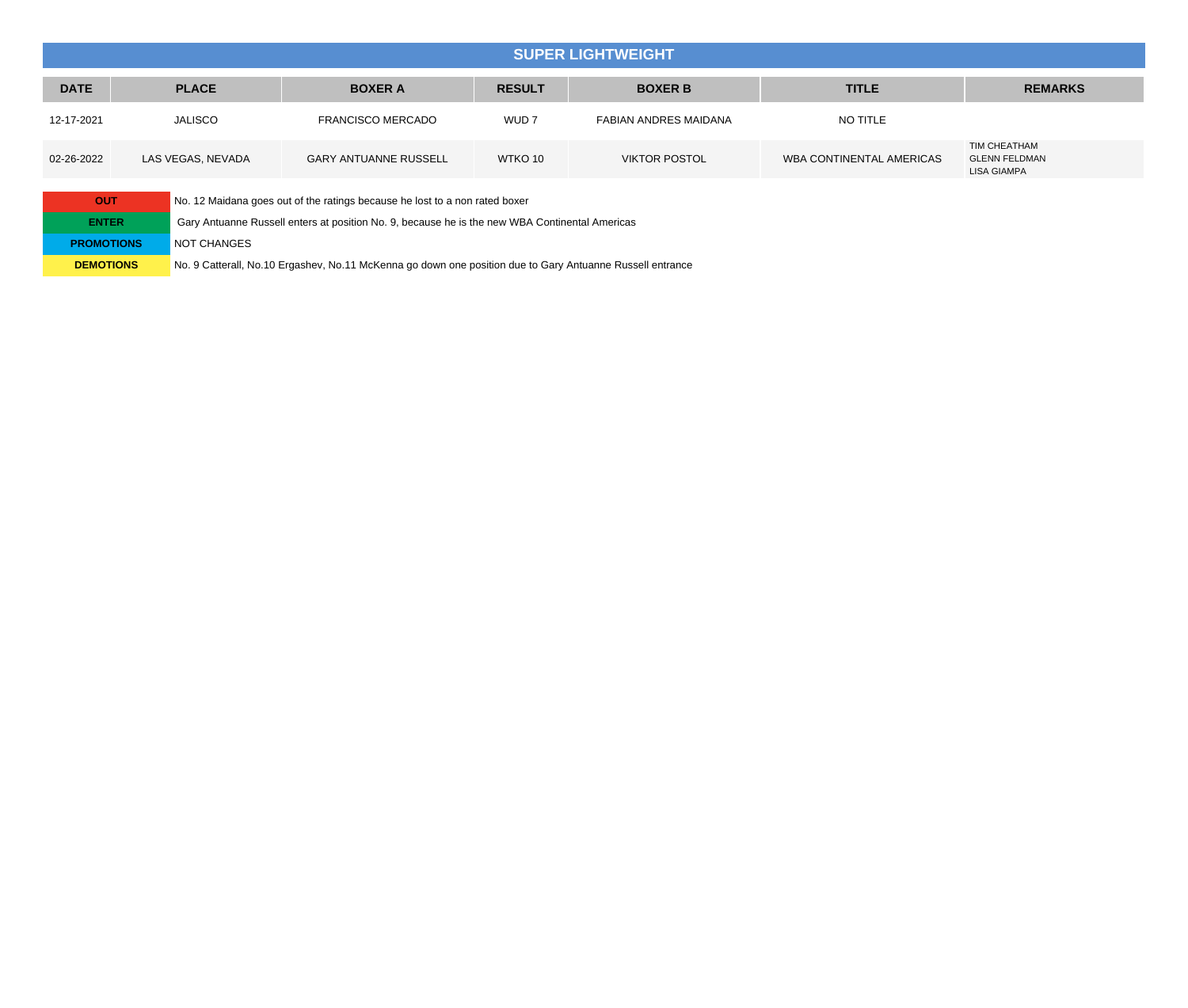|                   |  |                                                                                                     |                                                                                     |  | <b>LIGHTWEIGHT</b> |  |  |  |  |  |
|-------------------|--|-----------------------------------------------------------------------------------------------------|-------------------------------------------------------------------------------------|--|--------------------|--|--|--|--|--|
| <b>DATE</b>       |  | <b>BOXER B</b><br><b>PLACE</b><br><b>BOXER A</b><br><b>TITLE</b><br><b>RESULT</b><br><b>REMARKS</b> |                                                                                     |  |                    |  |  |  |  |  |
|                   |  |                                                                                                     |                                                                                     |  |                    |  |  |  |  |  |
| <b>OUT</b>        |  | No. 7 Andreev (Russia) goes out of the ratings. Not Rated - NoWar                                   |                                                                                     |  |                    |  |  |  |  |  |
|                   |  | No. 15 Rasulov goes out of the ratings due to low caliber of tue opponents.                         |                                                                                     |  |                    |  |  |  |  |  |
| <b>ENTER</b>      |  |                                                                                                     | Miquel Madueno enters at position No.11 due to activity and record 27-0-0 (25 KOs). |  |                    |  |  |  |  |  |
| <b>PROMOTIONS</b> |  | NOT CHANGES                                                                                         |                                                                                     |  |                    |  |  |  |  |  |
|                   |  | No.11 Burns goes down 2 positions due to Madueno entrance.                                          |                                                                                     |  |                    |  |  |  |  |  |
| <b>DEMOTIONS</b>  |  |                                                                                                     | No.13 Cruz, No.14 Frenois go down one position due to Madueno entrance.             |  |                    |  |  |  |  |  |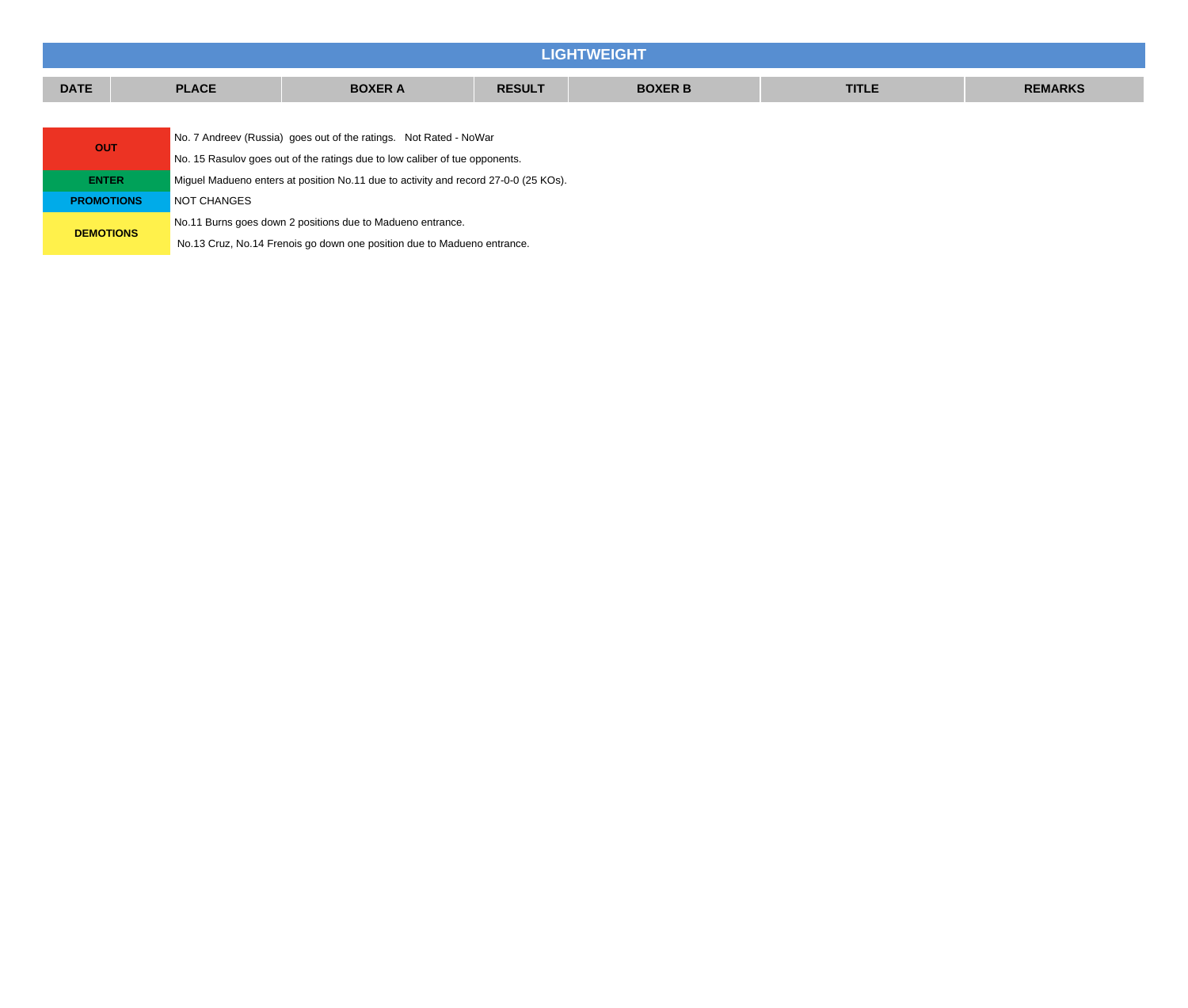|             |                   |                    |               | <b>SUPER FEATHERWEIGHT!</b> |                             |                                                                                       |
|-------------|-------------------|--------------------|---------------|-----------------------------|-----------------------------|---------------------------------------------------------------------------------------|
| <b>DATE</b> | <b>PLACE</b>      | <b>BOXER A</b>     | <b>RESULT</b> | <b>BOXER B</b>              | <b>TITLE</b>                | <b>REMARKS</b>                                                                        |
| 02-26-2022  | LAS VEGAS. NEVADA | HECTOR LUIS GARCIA | <b>WUD 12</b> | <b>CHRIS COLBERT</b>        | WBA ELIMINATORY<br>NO TITLE | PATRICIA MORSE JARMAN 108 - 119<br>STEVE WEISFELD 109 - 118<br>DAVE MORETTI 109 - 118 |

| <b>OUT</b>        | No. 1 Colbert go out of the ratings due to lost against a Not Rated contender.                                                         |  |  |  |  |
|-------------------|----------------------------------------------------------------------------------------------------------------------------------------|--|--|--|--|
|                   | No. 11 Urbanov. (Russia) goes out of the ratings because he lost vs. Rodriguez. NoWar                                                  |  |  |  |  |
| <b>ENTER</b>      | Hector Garcia enters at position No.1 because he defeated No.1. Colbert                                                                |  |  |  |  |
|                   | No.6 Nunez, No. 7 Arboleda, No. 8 No.8 Cacace, No.9 Zaurbek, No.10 Hernandez, No.11 Cordina go up one position due to Urbanov removal. |  |  |  |  |
| <b>PROMOTIONS</b> | No.12 Rodriguez goes up to position No.3 due to won against No.3 Mark Urbanov.                                                         |  |  |  |  |
|                   | No.15 Fonseca goes up to position No.13 due to activity.                                                                               |  |  |  |  |
| <b>DEMOTIONS</b>  | No.6 Nunez goes down to position No.15                                                                                                 |  |  |  |  |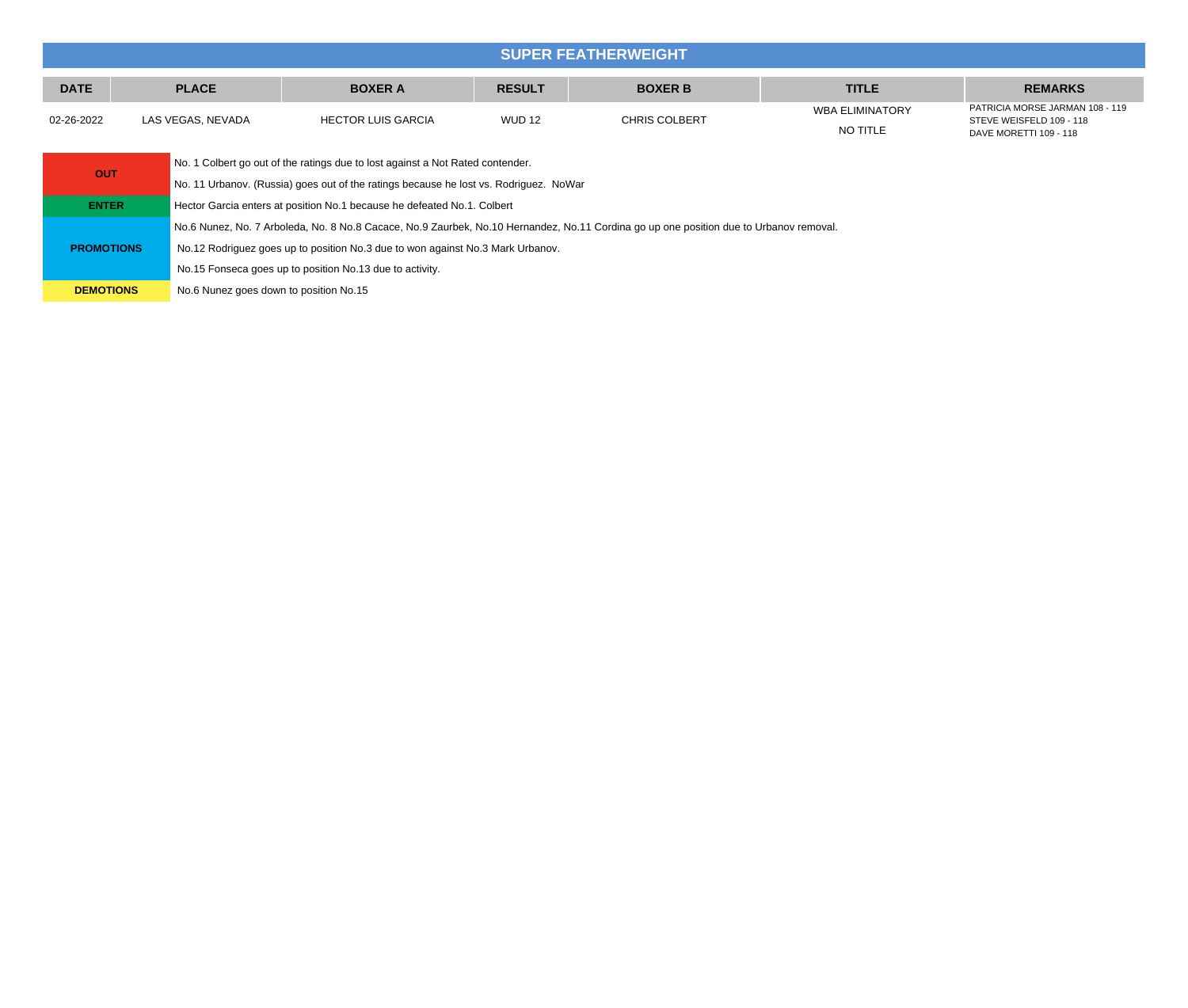|             | <b>FEATHERWEIGHT</b> |                           |               |                      |                                    |                                                                                       |  |  |  |
|-------------|----------------------|---------------------------|---------------|----------------------|------------------------------------|---------------------------------------------------------------------------------------|--|--|--|
| <b>DATE</b> | <b>PLACE</b>         | <b>BOXER A</b>            | <b>RESULT</b> | <b>BOXER B</b>       | <b>TITLE</b>                       | <b>REMARKS</b>                                                                        |  |  |  |
| 02-26-2022  | LAS VEGAS, NEVADA    | <b>HECTOR LUIS GARCIA</b> | <b>WUD 12</b> | <b>CHRIS COLBERT</b> | <b>WBA ELIMINATORY</b><br>NO TITLE | PATRICIA MORSE JARMAN 108 - 119<br>STEVE WEISFELD 109 - 118<br>DAVE MORETTI 109 - 118 |  |  |  |

| <b>OUT</b>        | No. 5 Garcia goes out of the ratings because he defeated No1 Super Featherweight contender                                                      |
|-------------------|-------------------------------------------------------------------------------------------------------------------------------------------------|
| <b>ENTER</b>      | Gustavo Pina Melgar (record 13-3-2, 5 kos) due to activity                                                                                      |
| <b>PROMOTIONS</b> | No.6 Gill and No. 7 Xu Ford go up one position due to Garcia removal                                                                            |
|                   | No.9 Ford, No.10 Padilla, No.11 Lukas, No.12 Shimizu, No.13 Kholmatov, No.14 Vasquez and No.15 Khegai go. up one position due to Garcia removal |
| <b>DEMOTIONS</b>  | No.8 Grigoryan go down one position due to No.9 Ford promotion.                                                                                 |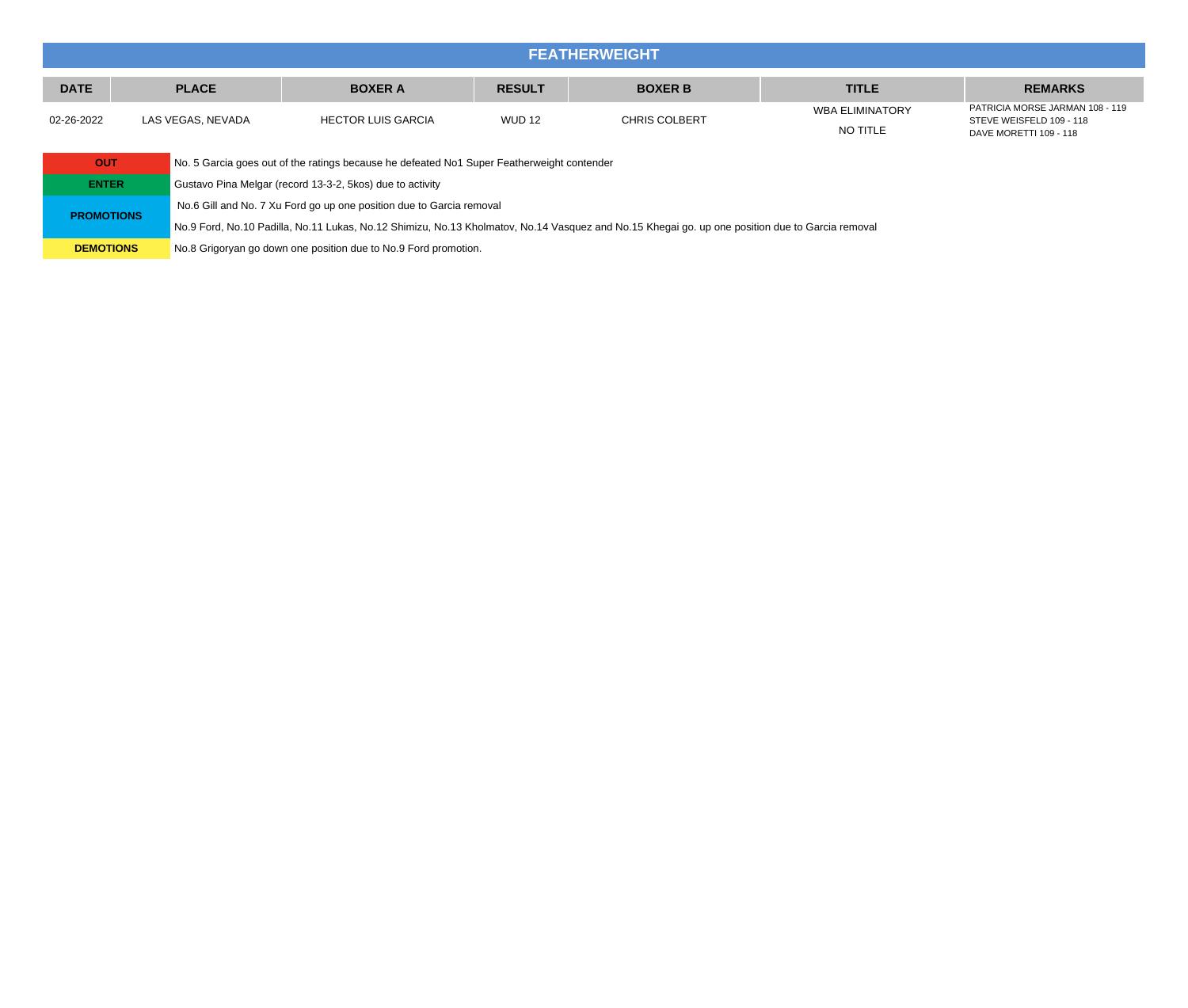| <b>SUPER BANTAMWEIGHT</b> |                   |                  |               |                |              |                                       |  |
|---------------------------|-------------------|------------------|---------------|----------------|--------------|---------------------------------------|--|
| <b>DATE</b>               | <b>PLACE</b>      | <b>BOXER A</b>   | <b>RESULT</b> | <b>BOXER B</b> | <b>TITLE</b> | <b>REMARKS</b>                        |  |
| 02-05-2022                | LAS VEGAS, NEVADA | <b>LUIS NERY</b> | <b>WSD 10</b> | CARLOS CASTRO  | NO TITLE     | TIM CHEATHAM<br><b>STEVE WEISFELD</b> |  |

| <b>OUT</b>        | No. 13 Castro goes out of the ratings because he lost against a Not Rated contender. |
|-------------------|--------------------------------------------------------------------------------------|
| <b>ENTER</b>      | Luis Nery enters at position No13 because he defeated Carlos Castro                  |
| <b>PROMOTIONS</b> | <b>NOT CHANGES</b>                                                                   |
| <b>DEMOTIONS</b>  | <b>NOT CHANGES</b>                                                                   |
|                   |                                                                                      |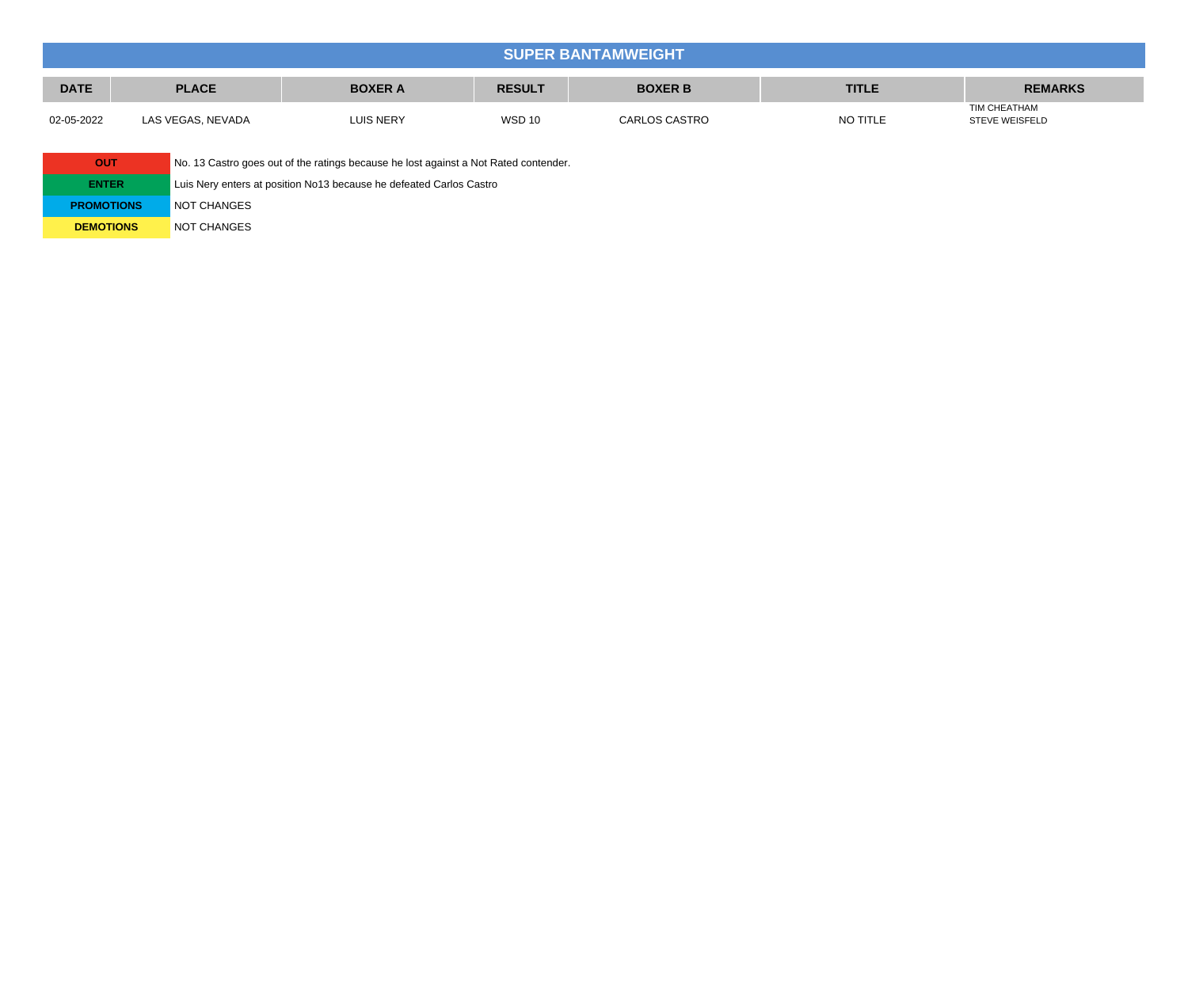| <b>BANTAMWEIGHT</b> |              |                |               |                |              |                |  |  |
|---------------------|--------------|----------------|---------------|----------------|--------------|----------------|--|--|
| <b>DATE</b>         | <b>PLACE</b> | <b>BOXER A</b> | <b>RESULT</b> | <b>BOXER B</b> | <b>TITLE</b> | <b>REMARKS</b> |  |  |
|                     |              |                |               |                |              |                |  |  |
| <b>OUT</b>          | NOT CHANGES  |                |               |                |              |                |  |  |
| <b>ENTER</b>        | NOT CHANGES  |                |               |                |              |                |  |  |
| <b>PROMOTIONS</b>   | NOT CHANGES  |                |               |                |              |                |  |  |
| <b>DEMOTIONS</b>    | NOT CHANGES  |                |               |                |              |                |  |  |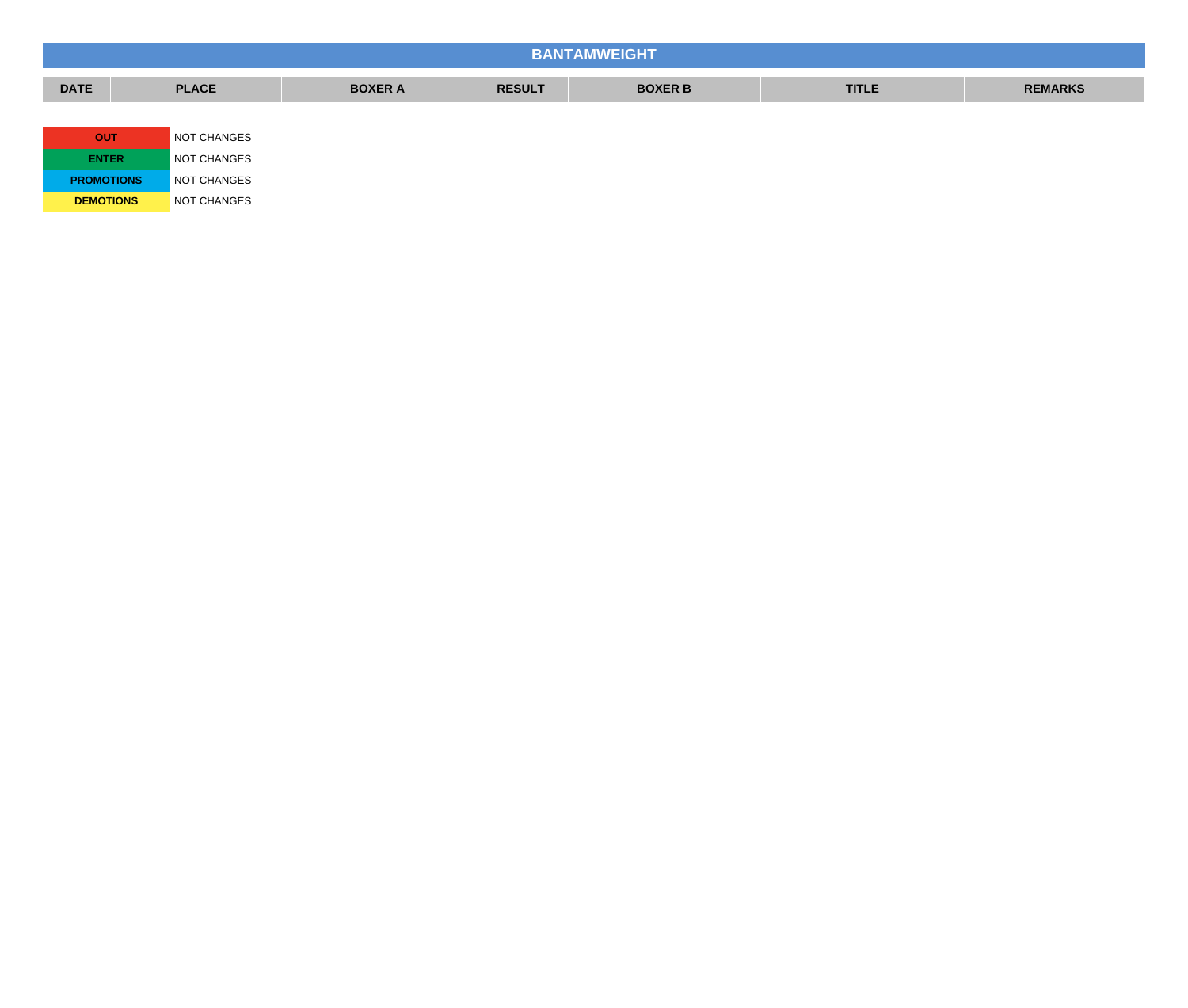| <b>SUPER FLYWEIGHT</b> |                                                                                                     |                |               |               |          |  |  |  |
|------------------------|-----------------------------------------------------------------------------------------------------|----------------|---------------|---------------|----------|--|--|--|
| <b>DATE</b>            | <b>PLACE</b><br><b>BOXER A</b><br><b>BOXER B</b><br><b>TITLE</b><br><b>REMARKS</b><br><b>RESULT</b> |                |               |               |          |  |  |  |
|                        | 02-22-2022 USC SOVIET WINGS, MOSCOW                                                                 | MIKHAIL ALOYAN | <b>WMD 10</b> | DAVID BARRETO | NO TITLE |  |  |  |

| OUT               | No. 15 Aloyan goes out of the ratings because he made a Gold title without authorization |
|-------------------|------------------------------------------------------------------------------------------|
| <b>ENTER</b>      | Jerwin Ancajas (record 33-2-2, 22 kos) enters at position No. 15                         |
| <b>PROMOTIONS</b> | NOT CHANGES                                                                              |
| <b>DEMOTIONS</b>  | <b>NOT CHANGES</b>                                                                       |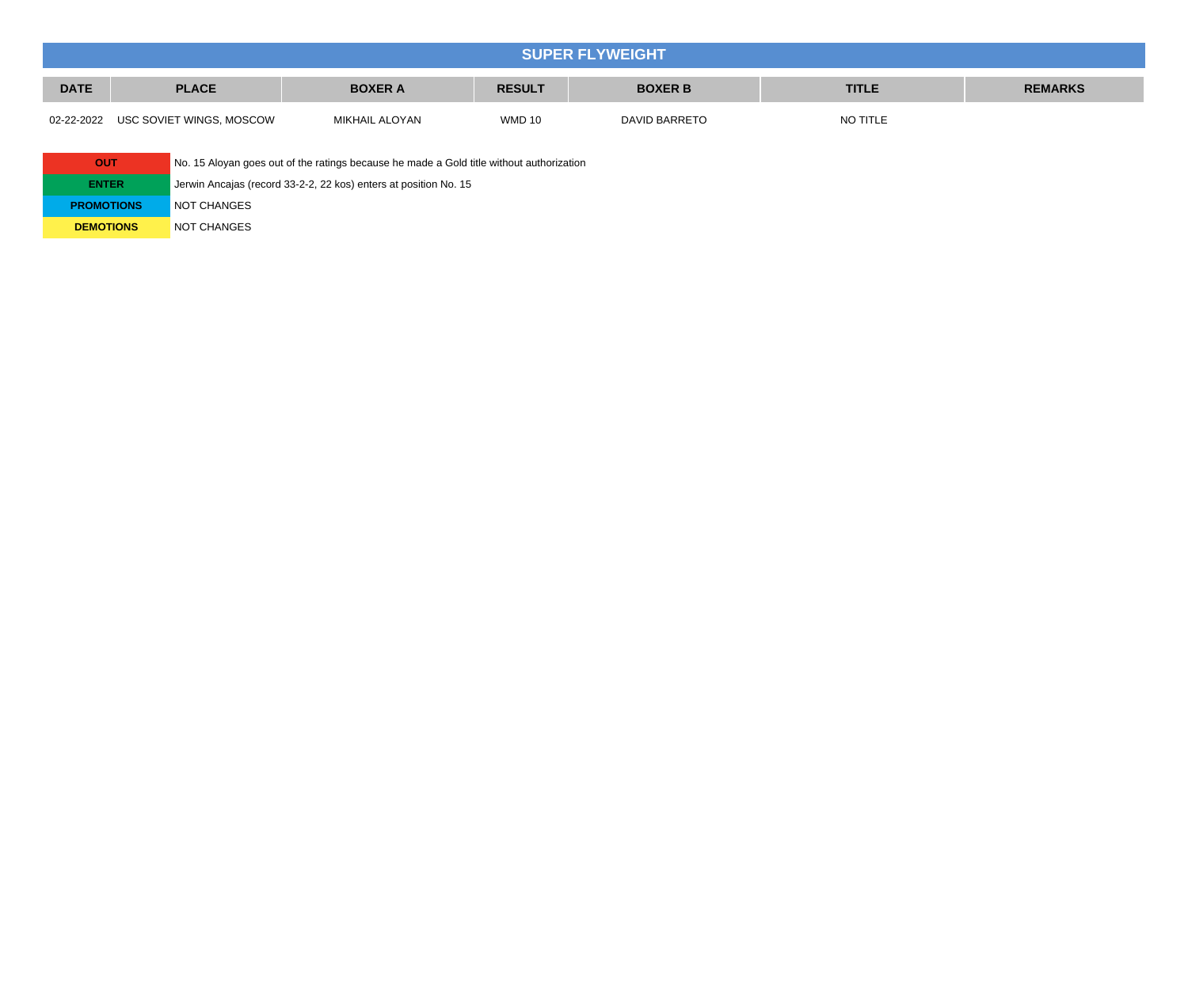| <b>FLYWEIGHT</b>  |                           |                                                             |               |                |              |                |  |  |
|-------------------|---------------------------|-------------------------------------------------------------|---------------|----------------|--------------|----------------|--|--|
| <b>DATE</b>       | <b>PLACE</b>              | <b>BOXER A</b>                                              | <b>RESULT</b> | <b>BOXER B</b> | <b>TITLE</b> | <b>REMARKS</b> |  |  |
|                   |                           |                                                             |               |                |              |                |  |  |
|                   | NOT CHANGES<br><b>OUT</b> |                                                             |               |                |              |                |  |  |
| <b>ENTER</b>      | NOT CHANGES               |                                                             |               |                |              |                |  |  |
| <b>PROMOTIONS</b> |                           | No.8 Price goes up one position due to Apolinario demotion. |               |                |              |                |  |  |

**DEMOTIONS** No.7 Apolinario goes down to position because he has low caliber opponents in his carerer.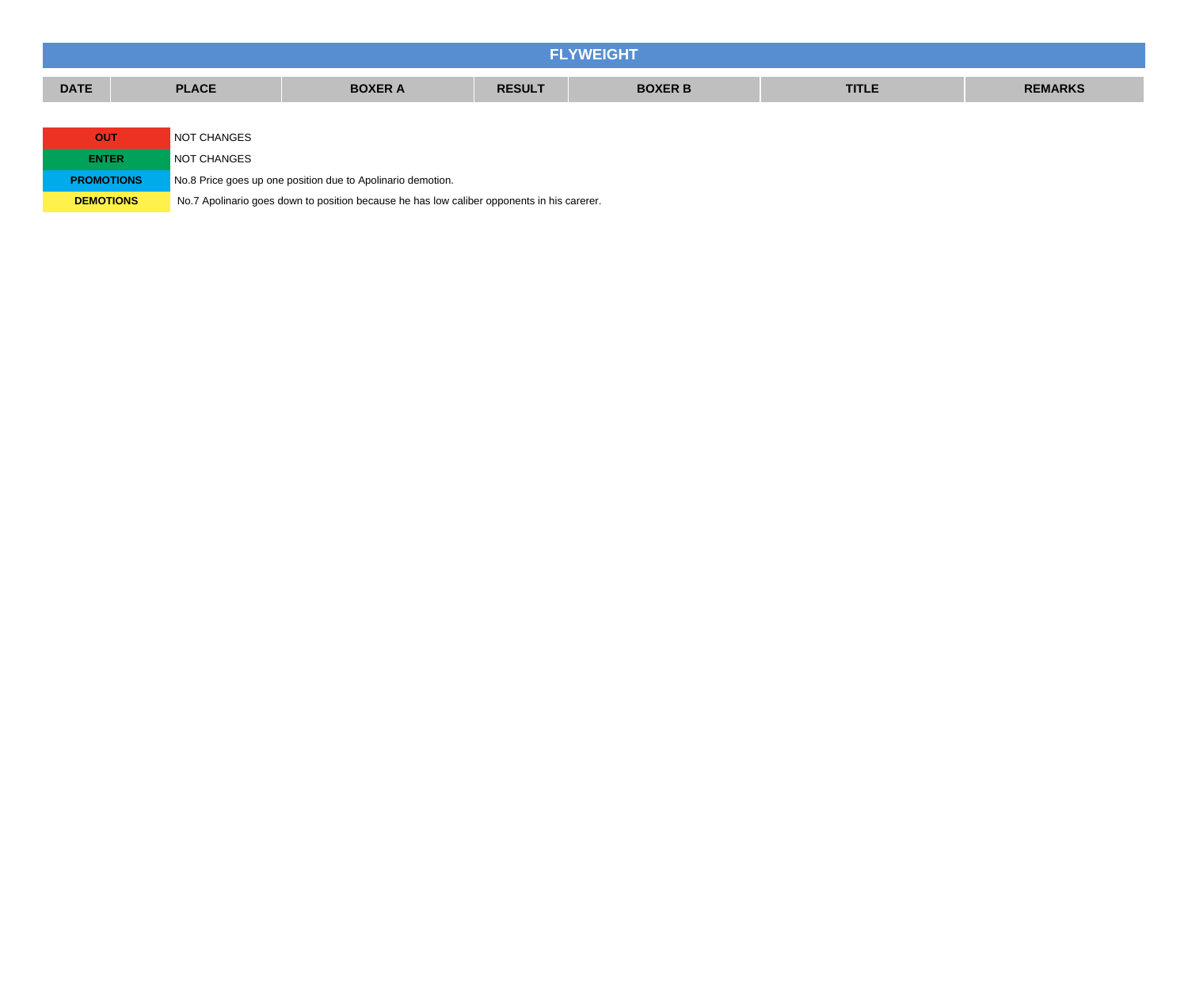| <b>LIGHT FLYWEIGHT</b> |              |                                                                                                         |  |  |  |  |  |  |  |
|------------------------|--------------|---------------------------------------------------------------------------------------------------------|--|--|--|--|--|--|--|
| <b>DATE</b>            | <b>PLACE</b> | <b>REMARKS</b><br><b>BOXER A</b><br><b>RESULT</b><br><b>BOXER B</b><br><b>TITLE</b>                     |  |  |  |  |  |  |  |
|                        |              |                                                                                                         |  |  |  |  |  |  |  |
| <b>OUT</b>             | NOT CHANGES  |                                                                                                         |  |  |  |  |  |  |  |
| <b>ENTER</b>           | NOT CHANGES  |                                                                                                         |  |  |  |  |  |  |  |
| <b>PROMOTIONS</b>      |              | No.11 Blanc go up one position due to Simsri demotion.                                                  |  |  |  |  |  |  |  |
| <b>DEMOTIONS</b>       |              | No.10 Simsri goes down one position No.11 due because he has many low caliber contenders in his record. |  |  |  |  |  |  |  |